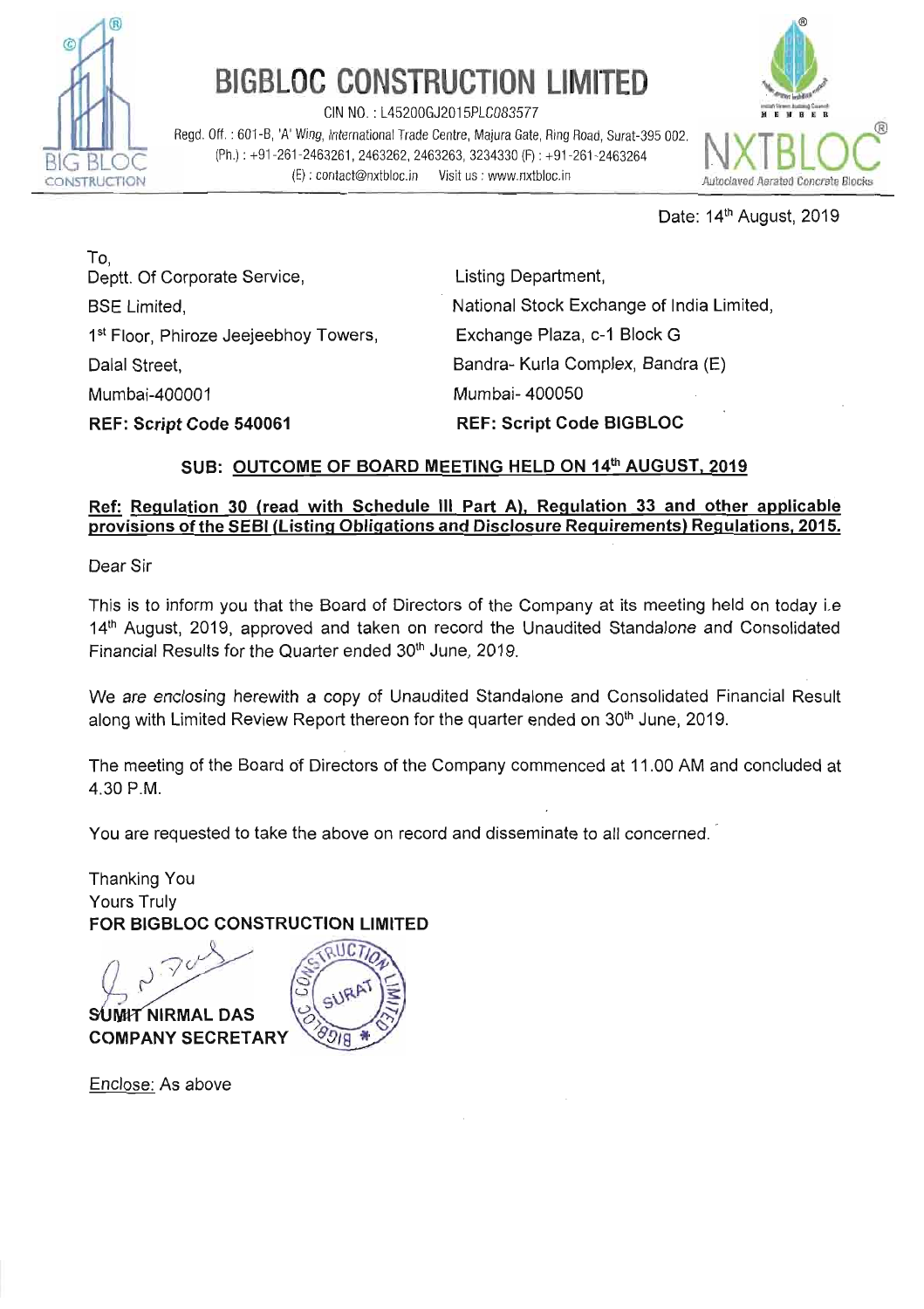#### **BIGBLOC CONSTRUCTION LIMITED**

**CIN: L45200GJ2015PLCO83577** 

**Regd. Office: N601-B, International Trade Centre, Majura Gate, Ring Road, Surat 395002, Gujarat, India Ph: 0261-2463261162163 Fax: 0261-2463264 Email** : **bigblockconstructionItd@gmail.com** 

#### **Statement of Unaudited Standalone Financial Result for the Quarter ended on 30th June, 2019**

| Quarter Ended<br>Particulars<br>30.06.2018<br>30.06.2019<br>31.03.2019<br>(Audited)<br>(Unaudited)<br>(Unaudited)<br><b>INCOME</b><br>Revenue From Operations<br>2128.68<br>2381.84<br>1886.95<br>16.34<br>105.15<br>0.01<br>Other Income<br>Ш<br>Ш<br>Total Income (I+II)<br>2145.02<br>2486.99<br>1886.96<br>N<br><b>EXPENSES</b><br>Cost of materials consumed<br>396.14<br>693,93<br>430.65 | <b>Year Ended</b><br>31.03.2019<br>(Audited)<br>9506.42<br>119.59<br>9626.01<br>2130.99<br>2231.86<br>34.14 |
|-------------------------------------------------------------------------------------------------------------------------------------------------------------------------------------------------------------------------------------------------------------------------------------------------------------------------------------------------------------------------------------------------|-------------------------------------------------------------------------------------------------------------|
|                                                                                                                                                                                                                                                                                                                                                                                                 |                                                                                                             |
|                                                                                                                                                                                                                                                                                                                                                                                                 |                                                                                                             |
|                                                                                                                                                                                                                                                                                                                                                                                                 |                                                                                                             |
|                                                                                                                                                                                                                                                                                                                                                                                                 |                                                                                                             |
|                                                                                                                                                                                                                                                                                                                                                                                                 |                                                                                                             |
|                                                                                                                                                                                                                                                                                                                                                                                                 |                                                                                                             |
|                                                                                                                                                                                                                                                                                                                                                                                                 |                                                                                                             |
|                                                                                                                                                                                                                                                                                                                                                                                                 |                                                                                                             |
|                                                                                                                                                                                                                                                                                                                                                                                                 |                                                                                                             |
| 222.12<br>Purchases of Stock-in-Trade<br>211.79<br>633.11                                                                                                                                                                                                                                                                                                                                       |                                                                                                             |
| Changes in inventories of finished goods,<br>74.19<br>208.87<br>(70.70)<br>Stock-in-Trade and work-in-progress                                                                                                                                                                                                                                                                                  |                                                                                                             |
| 209.39<br>227.04<br>212.70<br>Employee benefits expense                                                                                                                                                                                                                                                                                                                                         | 887.17                                                                                                      |
| 75.02<br>112.97<br>73.56<br>Finance costs                                                                                                                                                                                                                                                                                                                                                       | 355.58                                                                                                      |
| 85.54<br>79.34<br>Depreciation and amortization expense<br>91.48                                                                                                                                                                                                                                                                                                                                | 328.98                                                                                                      |
| 863.76<br>769.31<br>829.95<br>Other expenses                                                                                                                                                                                                                                                                                                                                                    | 3460.51                                                                                                     |
| 2125.11<br>2528.04<br>1776.91<br>Total expenses (IV)                                                                                                                                                                                                                                                                                                                                            | 9429.23                                                                                                     |
| Profit/(loss) before exceptional items and tax<br>19.91<br>(41.04)<br>110 05<br>V<br>$(U\rightarrow U)$                                                                                                                                                                                                                                                                                         | 196.77                                                                                                      |
| Exceptional Items<br>M<br>×                                                                                                                                                                                                                                                                                                                                                                     |                                                                                                             |
| VII<br>Profit/(loss) before tax (V-VI)<br>19.91<br>110.05<br>(41.04)                                                                                                                                                                                                                                                                                                                            | 196.77                                                                                                      |
| Tax expense:                                                                                                                                                                                                                                                                                                                                                                                    |                                                                                                             |
| VIII (1) Current tax<br>(8.70)<br>90.78<br>8.15                                                                                                                                                                                                                                                                                                                                                 | 101.73                                                                                                      |
| (60.16)<br>(2) Deferred tax<br>(2.62)<br>3.21                                                                                                                                                                                                                                                                                                                                                   | (53.47)                                                                                                     |
| Profit/ (loss) for the period from continuing<br>14.37<br>(35.56)<br>79.43<br>IX<br>operations (VII-VIII)                                                                                                                                                                                                                                                                                       | 148.51                                                                                                      |
| Profit/(loss) from discontinued operations<br>X<br>ı.<br>$\tilde{\phantom{a}}$                                                                                                                                                                                                                                                                                                                  | $\overline{\phantom{a}}$                                                                                    |
| Tax expense of discontinued operations<br>XI<br>÷,                                                                                                                                                                                                                                                                                                                                              |                                                                                                             |
| XII<br>Profit/(loss) from discontinued operations<br>$\overline{a}$<br>$\overline{a}$<br>ç.<br>(after tax) (X-XI)                                                                                                                                                                                                                                                                               |                                                                                                             |
| Profit/(loss) for the period (IX+XII)<br>14.37<br>(35.56)<br>79.43<br>XIII                                                                                                                                                                                                                                                                                                                      | 148.51                                                                                                      |
| XIV Other Comprehensive Income<br>A (i) Items that will not be reclassified to                                                                                                                                                                                                                                                                                                                  |                                                                                                             |
| profit or loss<br>(ii) Income tax relating to items that will not<br>be reclassified to profit or loss                                                                                                                                                                                                                                                                                          |                                                                                                             |
| B (i) Items that will be reclassified to profit or<br>loss                                                                                                                                                                                                                                                                                                                                      |                                                                                                             |
| (ii) Income tax relating to items that will be<br>$\mathcal{F}_1$<br>reclassified to profit or loss                                                                                                                                                                                                                                                                                             |                                                                                                             |
| XV Total Comprehensive Income for the period<br>14.37<br>(35.56)<br>79.43<br>(XIII+XIV) (Comprising Profit/ (loss) and<br>Other Comprehensive Income for the period)                                                                                                                                                                                                                            | 148.51                                                                                                      |
| XVI Earnings per equity share (for continuing<br>operation):                                                                                                                                                                                                                                                                                                                                    |                                                                                                             |
| (1) Basic<br>0.10<br>(0.25)<br>0.56                                                                                                                                                                                                                                                                                                                                                             | 1.05                                                                                                        |
| (2) Diluted<br>0.10<br>0.56<br>(0.25)                                                                                                                                                                                                                                                                                                                                                           | 1.05                                                                                                        |
| XVII Earnings per equity share (for discontinued                                                                                                                                                                                                                                                                                                                                                |                                                                                                             |
| operation):                                                                                                                                                                                                                                                                                                                                                                                     |                                                                                                             |
| (1) Basic<br>×,<br>(2) Diluted                                                                                                                                                                                                                                                                                                                                                                  |                                                                                                             |
| $\overline{\phantom{a}}$<br>٠<br>XVII Earnings per equity share (for discontinued &                                                                                                                                                                                                                                                                                                             | ÷                                                                                                           |
| continuing operations)<br>T.                                                                                                                                                                                                                                                                                                                                                                    |                                                                                                             |
| (1) Basic<br>0.10<br>(0.25)<br>0.56                                                                                                                                                                                                                                                                                                                                                             | 1.05                                                                                                        |
| 0.56<br>(2) Diluted<br>0.10<br>(0.25)                                                                                                                                                                                                                                                                                                                                                           | 1.05                                                                                                        |



 $\alpha$ ered Ac

Narell Salo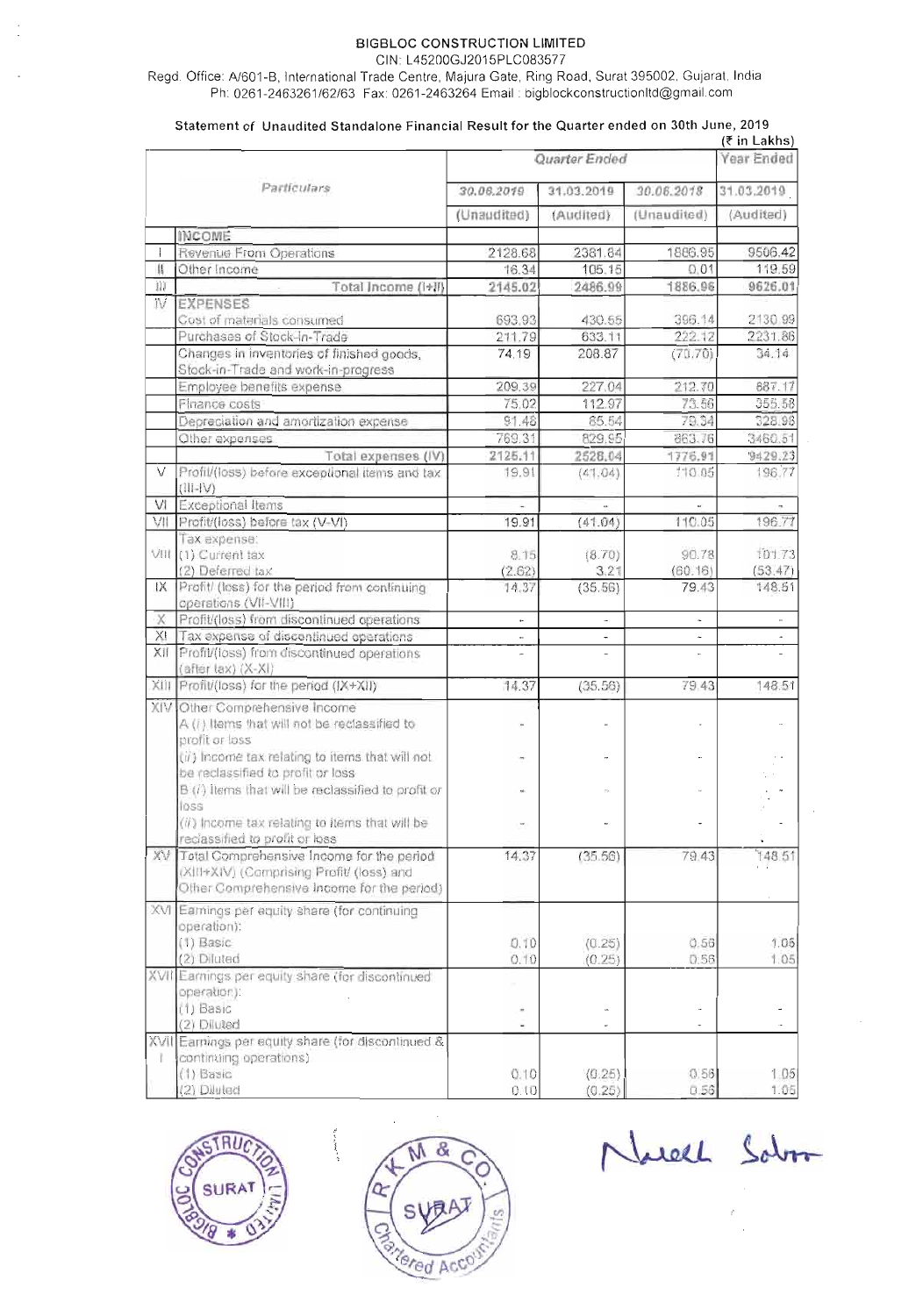NOTES:-

- 1 The above Unaudited Standalone Financial Results for the Quarter ended 30th June, 2019 were reviewed by the Audit Committee and thereafter approved at the meeting of the Board of Directors of the Company held on 14th August, 2019.
- 2 There has been an increase in raw material cost as compared to first quarter of Previous year mainly due to around 25% increase in prices of Cement.
- 3 Raw material cost is showing an increase as earlier one item of raw material was billed excluding transportation cost, however from the current financial year, the same is being billed including freight charges. Transport cost is included in Other Expenses.
- 4 The Company has only one segment **(AAC** Block), therefore segment reporting is not applicable.
- 5 Figures of previous periods have been regrouped1 reclassified wherever necessary to facilitate comparison.



2001

Naresh Saboo **Managing Director** 

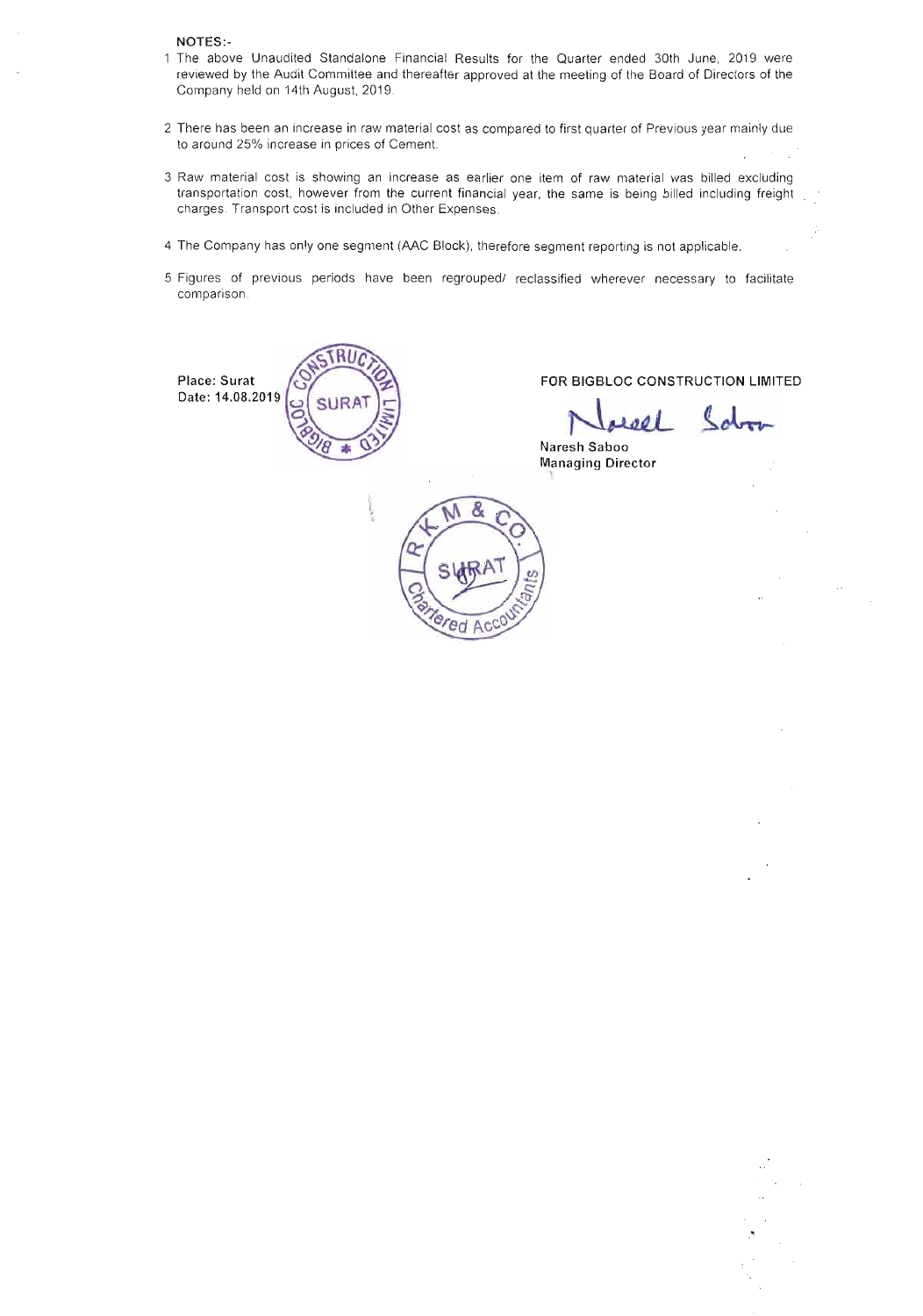

### **INDEPENDENT AUDITOR'S LIMITED REVIEW REPORT**

#### To, Board of Directors of **BIGBLOC CONSTRUCTION LIMITED**

- 1. We have reviewed the Standalone unaudited financial results of **BIGBLOC CONSTRUCTION LIMITED** ('the Company') for the quarter ended June 30,2019 which are included in the accompanying 'Unaudited Standalone Financial Results for the Quarter Ended June 30, 2019' (the "Statement"). The Statement has been prepared by the Company pursuant to Regulation 33 of the Securities and Exchange Board of India (Listing Obligations and Disclosure Requirements) Regulations, 2015 (the "Listing Regulations, 2015"), which has been initialed by us for identification purposes.
- 2. The Statement is the responsibility of the Company's management and has been approved by the Board of Directors. Our responsibility is to issue a report on the Statement based on our review.
- **3.** We conducted our review in accordance with the Standards on Review Engagement (SRE) 24 10, "Review of Interim Financial Information Performed by the Independent Auditor of the Entity" issued by the Institute of Chartered Accountants of India. This standard requires that we plan and perform the review to obtain moderate assurance as to whether the financial statements are free of material misstatement.
- 4. **A** review of interim financial information is limited primarily to inquiries of company personnel and analytical procedures applied to financial data and thus provides Jess assurance than an audit. We have not performed an audit and accordingly, we do not express an audit opinion.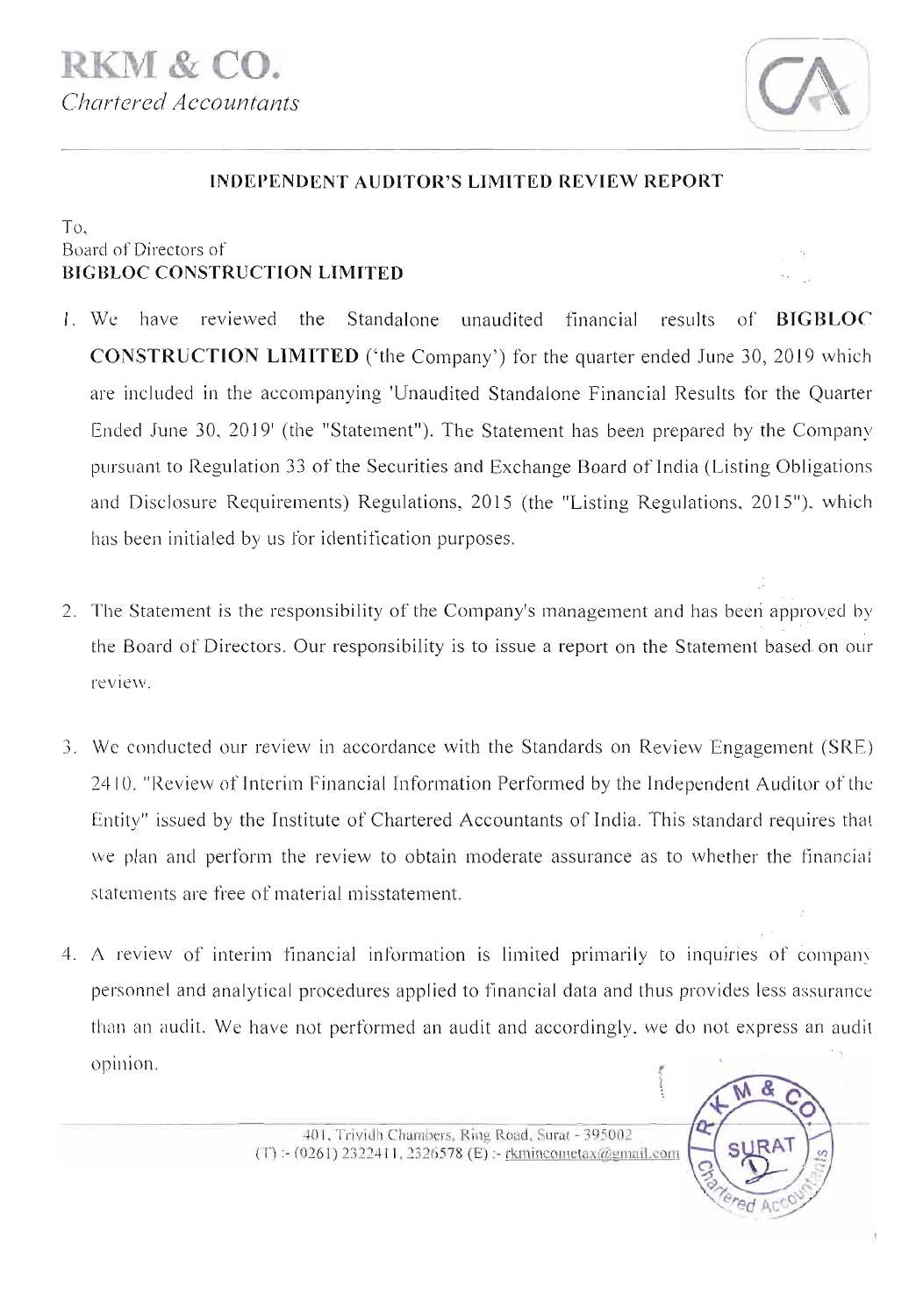

- **5.** *Based on information provided to us by the management, the company has not provided for*  Post Employment Benefits and other long term employee benefits under Defined Benefit *Plans on accrual basis but provides the same as and when they become due for payment. This method of accounting of Post Employment Benefits and other long term employee benefits under Defined Benefit Plans is in deviation with Ind AS – 19 on Employee Benefits. As there is no actuarial report or basis of calculation available with the management of such Post Employment Benefits and other long term employee benefits, the quantum of deviation cannot be ascertained.* If *the company had followed the method accounting as per Ind AS* - *19, then employee benefit expense would have increased and correspondingly Profit for the period would have reduced.*
- **6.** Based on our review of the Statement conducted as above, *with the exception of the matter described in the preceding paragraph no.* 5, nothing has come to our attention that causes us to believe that the Statement has not been prepared in all material respects in'accordance with the applicable Accounting Standards prescribed under Section 133 of the Companies Act, 2013 and other recognised accounting practices and policies, and has not disclosed the information required to be disclosed in terms of Regulation 33 of the Listing Regulations, 2015 including the manner in which it is to be disclosed, or that it contains any material misstatement.



**For RKM** & **CO.**  *Chartered Accountants*  **Firm Registration No.: 108553W**  For RKM & CO.<br>
Chartered Accountants<br>
Registration No.: 108553W<br> **(Deepak V. Bhatia)**<br>
Partner

.' **Partner Membership No. 102465**  UDIN: 19102465 AAAAEJ4393

**Surat, 14th August, 2019**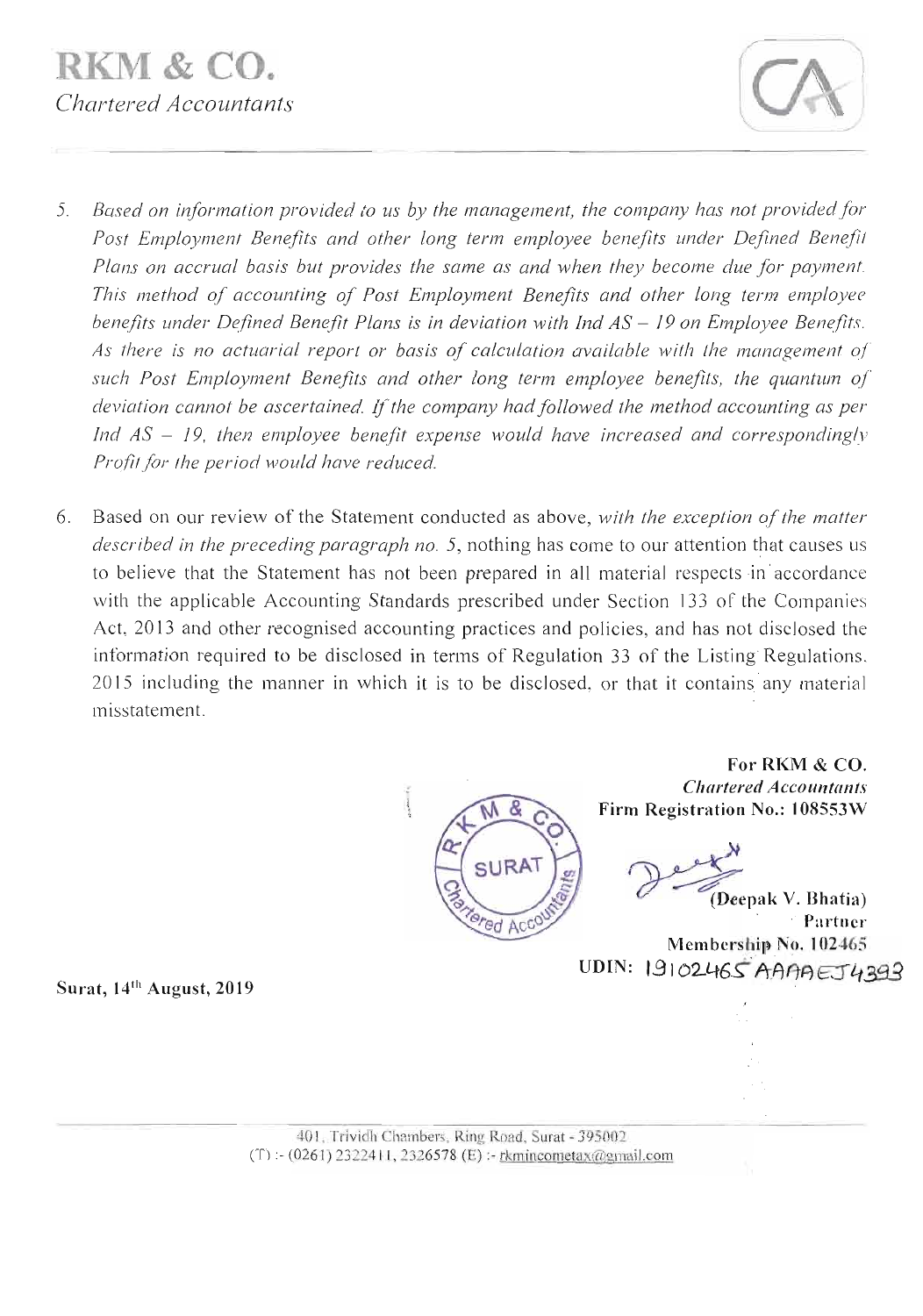#### **BIGBLOC CONSTRUCTION LIMITED**  CIN: L45200GJ2015PLCO83577

Regd. Office: A/601-B, International Trade Centre, Majura Gate, Ring Road, Surat 395002, Gujarat, India Ph: 0261-2463261/62/63 Fax: 0261-2463264 Email : bigblockconstructionItd@gmail.com

|    |                                                                        |                          | (₹ in Lakns)             |
|----|------------------------------------------------------------------------|--------------------------|--------------------------|
|    |                                                                        | Quarter Ended            | Year Ended               |
|    | Particulars                                                            | 30.06.2019               | 31.03.2019               |
|    |                                                                        | (Unaudited)              | (Audited)                |
|    | <b>INCOME</b>                                                          |                          |                          |
| Ť  | Revenue From Operations                                                | 2962.32                  | 10007.91                 |
| Ħ  | Other Income                                                           | 16.84                    | 29.31                    |
| Ш  | Total Income (I+II)                                                    | 2979.16                  | 10037.21                 |
| IV | <b>EXPENSES</b>                                                        |                          |                          |
|    | Cost of materials consumed                                             | 1079.34                  | 2746.15                  |
|    | Purchases of Stock-in-Trade                                            | 73.02                    | 1369.13                  |
|    | Changes in inventories of finished goods, Stock-in-                    | 78.76                    | 19.19                    |
|    | Trade and work-in-progress.                                            |                          |                          |
|    | Employee benefits expense                                              | 293.66                   | 1058.33                  |
|    | Finance costs                                                          | 113.85                   | 434.05                   |
|    | Depreciation and amortization expense                                  | 120.23                   | 376.56                   |
|    | Other expenses                                                         | 1191.67                  | 4125.47                  |
|    | Total expenses (IV)                                                    | 2950.52                  | 10128.89                 |
| V  | Profit/(loss) before exceptional items and tax (III-IV)                | 28.63                    | (91.68)                  |
| M  | Exceptional Items                                                      |                          |                          |
|    | VII Profit/(loss) before tax (V-VI)                                    | 28.63                    | (91.68)                  |
|    | Tax expense:                                                           |                          |                          |
|    | VIII (1) Current tax                                                   | 8.15                     | 101.73                   |
|    | (2) Deferred lax                                                       | (2.62)                   | (53.47)                  |
|    | IX Profit/ (loss) for the period from continuing                       | 23.10                    | (139.94)                 |
|    | operations (VII-VIII)                                                  |                          |                          |
| X  | Profit/(loss) from discontinued operations                             | $\overline{\phantom{a}}$ | $\overline{\phantom{0}}$ |
| ХI | Tax expense of discontinued operations                                 |                          |                          |
|    | XII Profit/(loss) from discontinued operations (after tax)<br>$(X-XI)$ | u,                       |                          |
|    | XIII Profit/(loss) for the period (IX+XII)                             | 23 10                    | (139.94)                 |
|    | XIV Other Comprehensive Income                                         |                          |                          |
|    | A (i) Items that will not be reclassified to profit or                 |                          |                          |
|    | loss                                                                   |                          |                          |
|    | (ii) Income tax relating to items that will not be                     |                          |                          |
|    | reclassified to profit or loss                                         |                          |                          |
|    | B (i) Items that will be reclassified to profit or loss                |                          |                          |
|    |                                                                        |                          |                          |
|    | (ii) Income tax relating to items that will be                         |                          |                          |
|    | reclassified to profit or loss                                         |                          |                          |
|    | XV Total Comprehensive Income for the period                           | 23.10                    | (139.94)                 |
|    | (XIII+XIV) (Comprising Profit/ (loss) and Other                        |                          |                          |
|    | Comprehensive Income for the period)                                   |                          |                          |
|    | XVI Earnings per equity share (for continuing                          |                          |                          |
|    | operation):                                                            |                          |                          |
|    | $(1)$ Basic                                                            | 0.16                     | (0.99)                   |
|    | (2) Diluted                                                            | 0.16                     | (0.99)                   |
|    | XVII Earnings per equity share (for discontinued                       |                          |                          |
|    | operation):                                                            |                          |                          |
|    | (1) Basic                                                              |                          |                          |
|    | (2) Diluted                                                            | ٠                        | $\omega$                 |
|    | XVII Earnings per equity share (for discontinued &                     |                          |                          |
|    | continuing operations).<br>(1) Basic                                   | 0,16                     | (0.99)                   |
|    | (2) Diluted                                                            | 0.16                     | (0.99)                   |
|    |                                                                        |                          |                          |

Statement of Unaudited Consolidated Financial Result for the Quarter ended on 30th June, 2019<br>(tin Lakhs)





Norsel Salon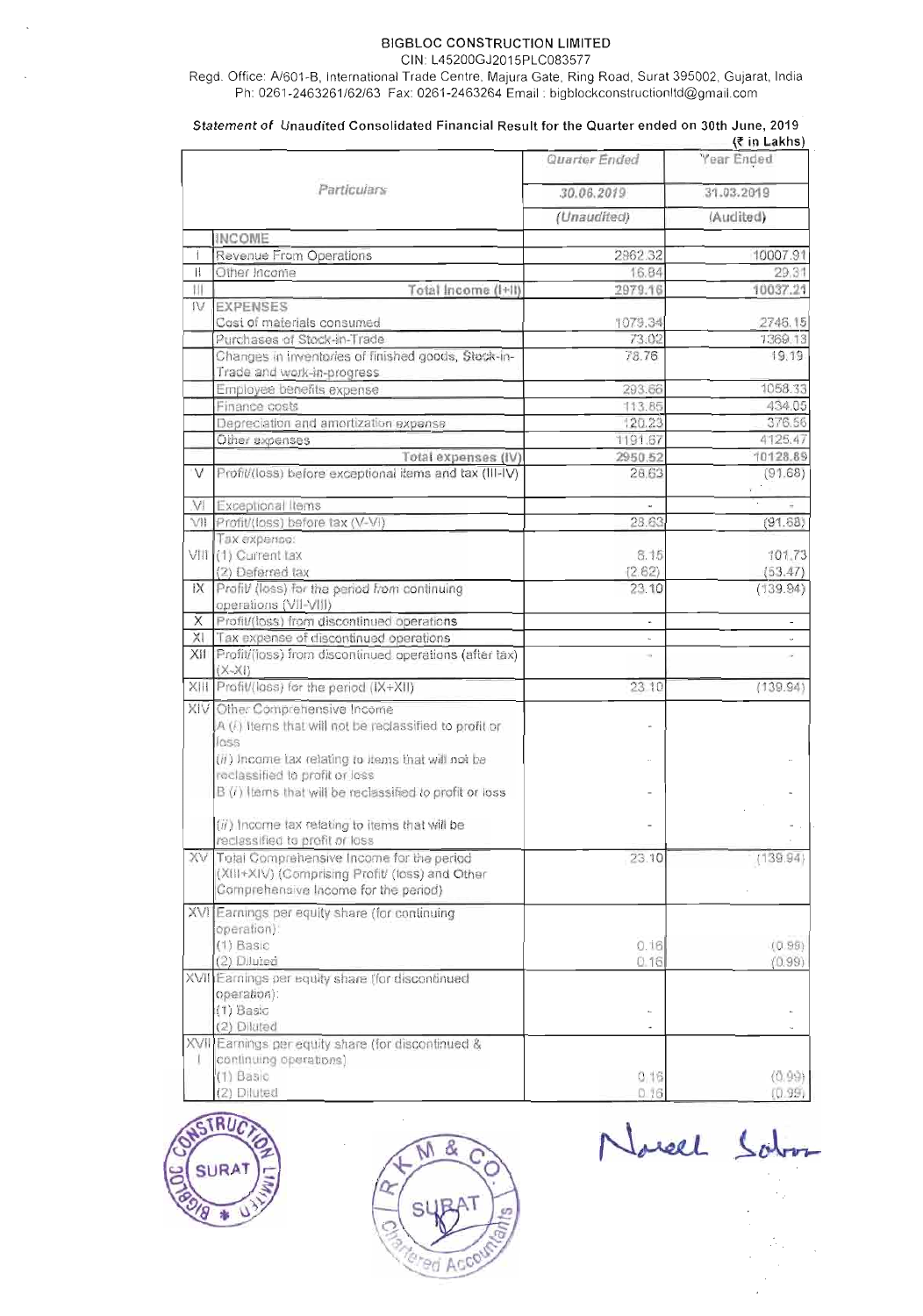NOTES:-

- 1 The above Unaudited Consolidated Financial Results for the Quarter ended 30th June, 2019 were reviewed by the Audit Committee and thereafter approved at the meeting of the Board of Directors of the Company held on 14th August, 2019.
- 2 Bigbloc Construction Limited had acquired a wholly owned Subsidiary namely Starbigbloc Building Material Private Limited on 25th October 2018, hence comparative figures for first quarter of Previous year are not available.
- 3 There has been an increase in raw material cost as compared to first quarter of Previous year mainly due to around 25% increase in prices of Cement.
- 4 Raw material cost has increased as earlier one item of raw material was billed excluding . transportation cost, however from the current financial year, the same is being billed including freight **3.**  charges. Transport cost is included in Other Expenses.
- 5 The Company has only one segment (AAC Block), therefore segment reporting is not applicable.
- 6 Figures of previous periods have been regrouped/ reclassified wherever necessary to facilitate comparison.

Date: 14.08.2019



Place: Surat GX RELOC CONSTRUCTION LIMITED

el  $\epsilon$ 

W.

Naresh Saboo Managing Director

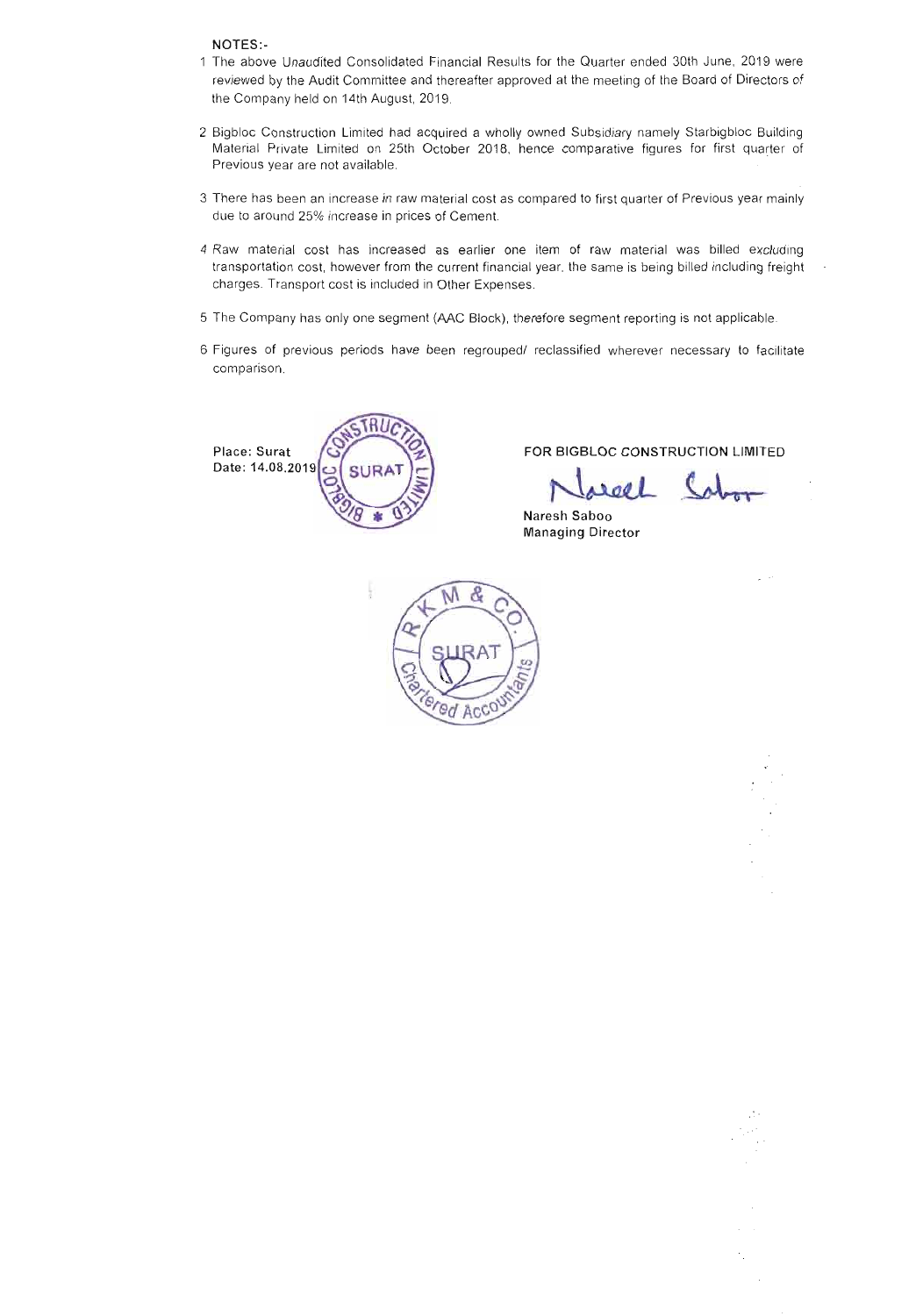

M  $\mathcal{R}$ 

# **INDEPENDENT AUDITOR'S LIMITED REVIEW REPORT**

### $To$ . Board of Directors of **BIGBLOC CONSTRUCTION LIMITED** *r.*

- 1. We have reviewed the accompanying statement of Consolidated Unaudited Financial Results ('the Statement') of **BIGBLOC CONSTRUCTION LIMITED** ('the Combany') and its subsidiary for the quarter ended June 30, 2019 which are included in the accompanying 'Unaudited Consolidated Financial Results for the Quarter Ended June 30, 2019' (the "Statement"). The Statement has been prepared by the Holding Company pursuant to Regulation 33 of the Securities and Exchange Board of India (Listing Obligations and Disclosure Requirements) Regulations, 2015 (the "Listing Regulations, 2015"), which has been initialed by us for identification purposes.
- 2. The Statement is the responsibility of the Holding Company's management and has been approved by the Board of Directors. Our responsibility is to issue a report on the Statement based on our review.
- 3. We conducted our review in accordance with the Standards on Review Engagement (SRE) 24 10, "Review of Interim Financial Information Performed by the Independent Auditor of the Entity" issued by the Institute of Chartered Accountants of India. This standard requires that we plan and perform the review to obtain moderate assurance as to whether the financial statements are free of material misstatement.
- 4. **A** review of interim financial information is limited primarily to inquiries- of company personnel and analytical procedures applied to financial data and thus provides less assurance